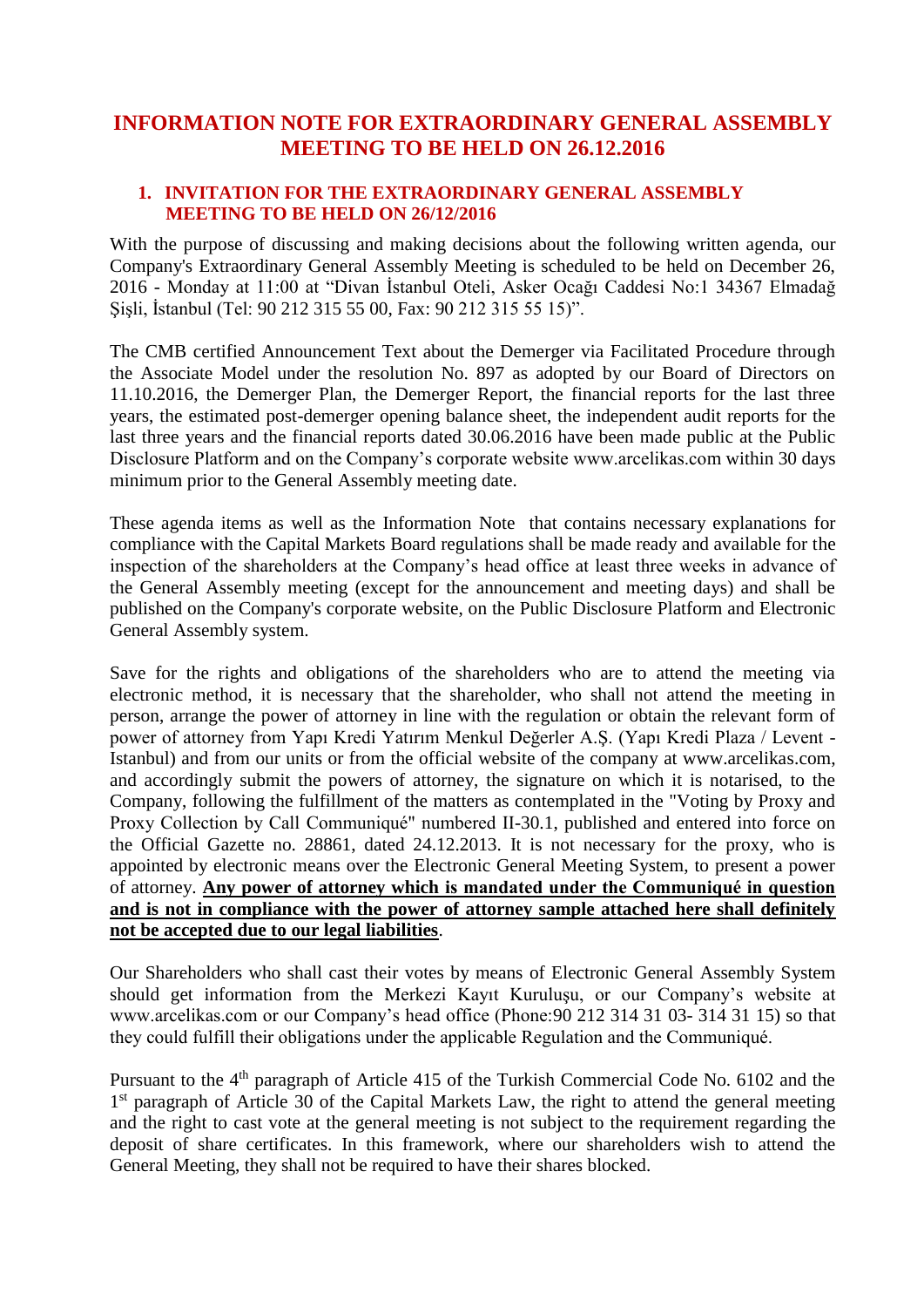Save for the electronic voting provisions relating to the voting for the Agenda Items of the Extraordinary General Assembly, open voting procedure shall be applied by show of hands.

All beneficiaries, stakeholders and media organs are invited to our Extraordinary General Meeting.

In respect of the registered shares that are traded at the exchange pursuant to the Capital Markets Law, no individual notice shall be served to the shareholders by a registered mail.

Kindly submitted for the information of the esteemed shareholders.

ARÇELİK A.Ş. BOARD OF DIRECTORS

Company Address: Karaağaç Caddesi No: 2-6 Sütlüce 34445 Beyoğlu-Istanbul

Commercial Registry and Number: Istanbul - 54957

Mersis No: 2268495549667788

## **2. OUR ADDITIONAL STATEMENTS WITHIN THE SCOPE OF CMB REGULATIONS**

Out of the additional statements required to be made under "Corporate Governance Communique" of Capital Markets Board (CMB) numbered II-17.1 which entered into force on January 3<sup>rd</sup>, 2014, the statements concerning the agenda items are indicated hereafter while other mandatory general statements are presented for your information in this section:

#### **2.1. Partnership Structure and Voting Rights**

Information about total number of shares and voting rights reflecting the joint undertaking's partnership structure, number of privileged shares representing each privileged share group if privileged shares exist in partnership capital and nature of voting rights and privileges as of the announcement date of this Information Note are presented below:

The Company's issued capital is 675,728,205 TRY, and the said issued capital has been paid in full and free of collusion.

Each share with a nominal value of 1 KR shall have one voting right in a General Assembly meeting. There is no privileged share in the company's capital.

|                                              | <b>CAPITAL</b><br><b>PERCENTAGE</b><br><b>OF SHARES</b> | <b>NOMINAL</b><br><b>VALUE OF</b><br><b>SHARES</b> | <b>NUMBER AND</b><br><b>VOTING RIGHT</b> |
|----------------------------------------------|---------------------------------------------------------|----------------------------------------------------|------------------------------------------|
| <b>SHAREHOLDER</b>                           | (%)                                                     | (TRY)                                              | (Pcs.)                                   |
| <b>KOC FAMILY MEMBERS</b>                    | 8.67                                                    | 58,590,762.02                                      | 5,859,076,202                            |
| KOC HOLDING A.S.                             | 40.51                                                   | 273.742.027.02                                     | 27,374,202,702                           |
| KOÇ HOLDING EMEKLİ VE YARDIM SANDIĞI VAKFI   | 5.14                                                    | 34.721.920.21                                      | 3,472,192,021                            |
| TEMEL TİCARET VE YATIRIM A.Ş.                | 2.75                                                    | 18,576,870.00                                      | 1,857,687,000                            |
| VEHBİ KOÇ VAKFI                              | 0.17                                                    | 1,136,574.89                                       | 113,657,489                              |
| TEKNOSAN BÜRO MAKİNA VE LEVAZIMI TİC.VE SAN. |                                                         |                                                    |                                          |
| A.Ş.                                         | 12.05                                                   | 81,428,336.95                                      | 8,142,833,695                            |
| BURLA TİCARET VE YATIRIM A.Ş.                | 5.56                                                    | 37,571,663.05                                      | 3,757,166,305                            |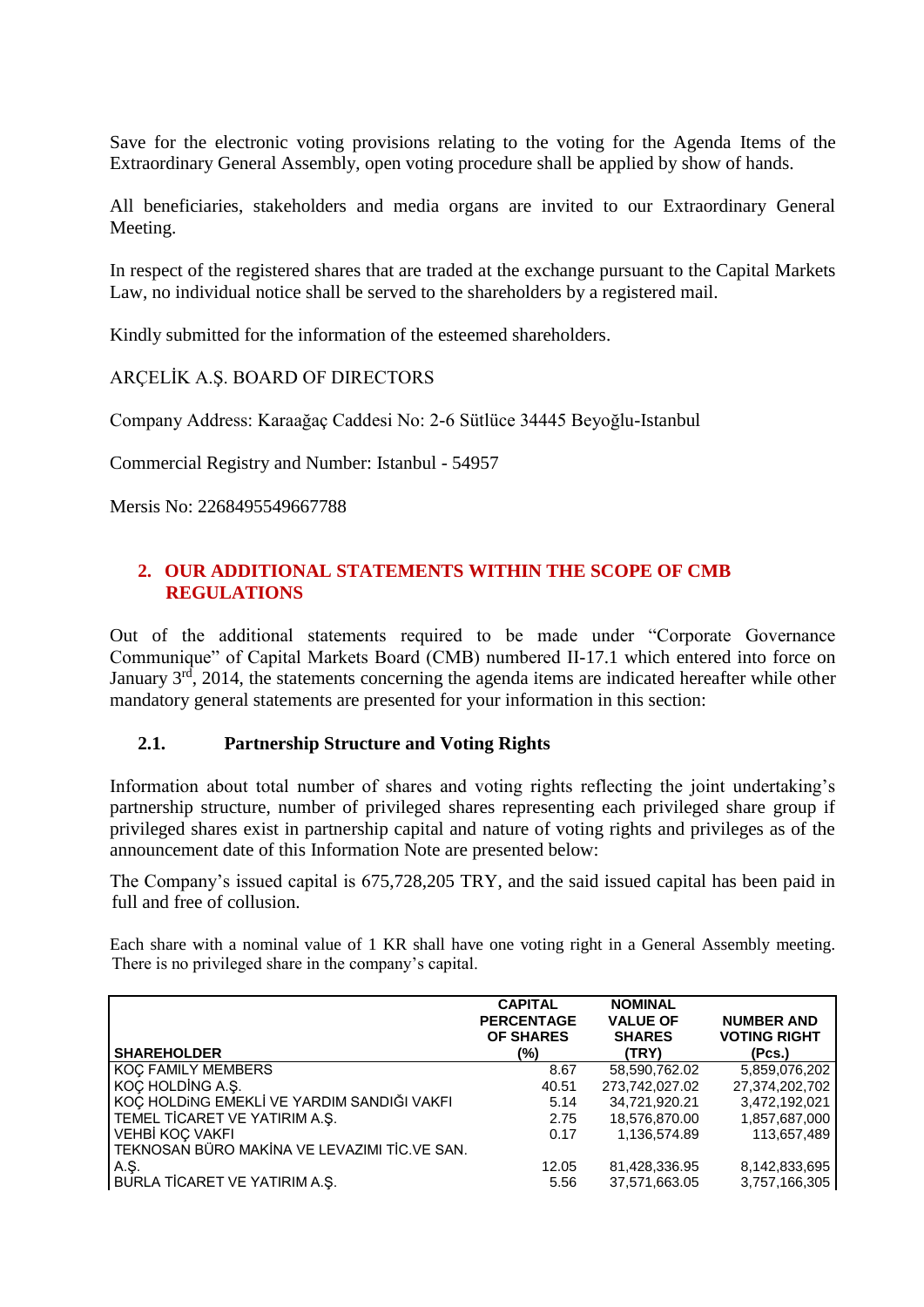| OTHER SHAREHOLDERS | 25.15  | 169.960.050.86 | 16,996,005,086 |
|--------------------|--------|----------------|----------------|
| <b>TOTAL</b>       | 100.00 | 675.728.205.00 | 67,572,820,500 |

The majority of Koç Holding A.Ş. shares belong to the members of the Koç Family.

## **2.2. Management and Operation Changes To Affect Company Operations of Our Company and Subsidiaries Significantly:**

The Board of Directors of our Company made the following decision on 11 Oct. 2016.

Considering the developing market conditions, in order to establish a more effective and efficient infrastructure, with the intent of performing the domestic activities other than R&D and production operations of our Company over a separate legal entity, it has been decided to transfer the assets and liabilities regarding "dealer management", "advertisement and sponsorship activities", "inventory and stock management", "logistics management", "guarantee services management", "installation and servicing" operations as a whole to a joint stock company to be founded named Arçelik Pazarlama A.Ş. by way of partial demerger as a 100% subsidiary in a manner that such transfer shall not ruin the business integrity; that the partial demerger shall be conducted in conformity with subparagraph "b" of the  $1<sup>st</sup>$  clause of the Turkish Trade Code numbered 6102, Article 159 and with the provisions of Mergers and Demergers Communiqué (II-23.2) published by the Capital Markets Board which governs the demerger through facilitated procedure and with the subparagraph "b" of the 3rd clause of the Corporate Tax Law numbered 5520, article 19 and also with article 20 thereof and that the shares that represent the whole capital of the new company to be founded shall be acquired by Arçelik A.Ş. The partial demerger shall be submitted to the approval of our shareholders at the extraordinary general assembly meeting.

## **2.3. Information On Shareholders' Request for Adding An Item To the Agenda:**

Cases where requests regarding the agenda submitted by shareholders of partnership to the Investment Relations Department in written for adding an item to the agenda are rejected by the board of directors are given below together with the rejected proposals and the reasons underlying the rejection:

No such proposal has been sent for the Extraordinary General Assembly meeting dated 26.12.2016.

## **3. OUR STATEMENT CONCERNING THE AGENDA ITEMS OF THE EXTRAORDINARY GENERAL ASSEMBLY SCHEDULED TO BE HELD ON 26.12.2016**

## **1. Opening and election of the Chairman of the Meeting,**

Within the framework of provisions of "Turkish Commercial Code (TCC) No. 6102" "Principles and Procedures of Stock Companies' General Assembly Meetings and Regulation on Ministry of Customs and Trade Representatives Who Attend These Meetings" ("Regulations" or "General Assembly Regulations") and Article 7 of General Assembly Internal Directive, Chairman of the Meeting who will lead the General Assembly Meeting shall be elected. In accordance with General Assembly Internal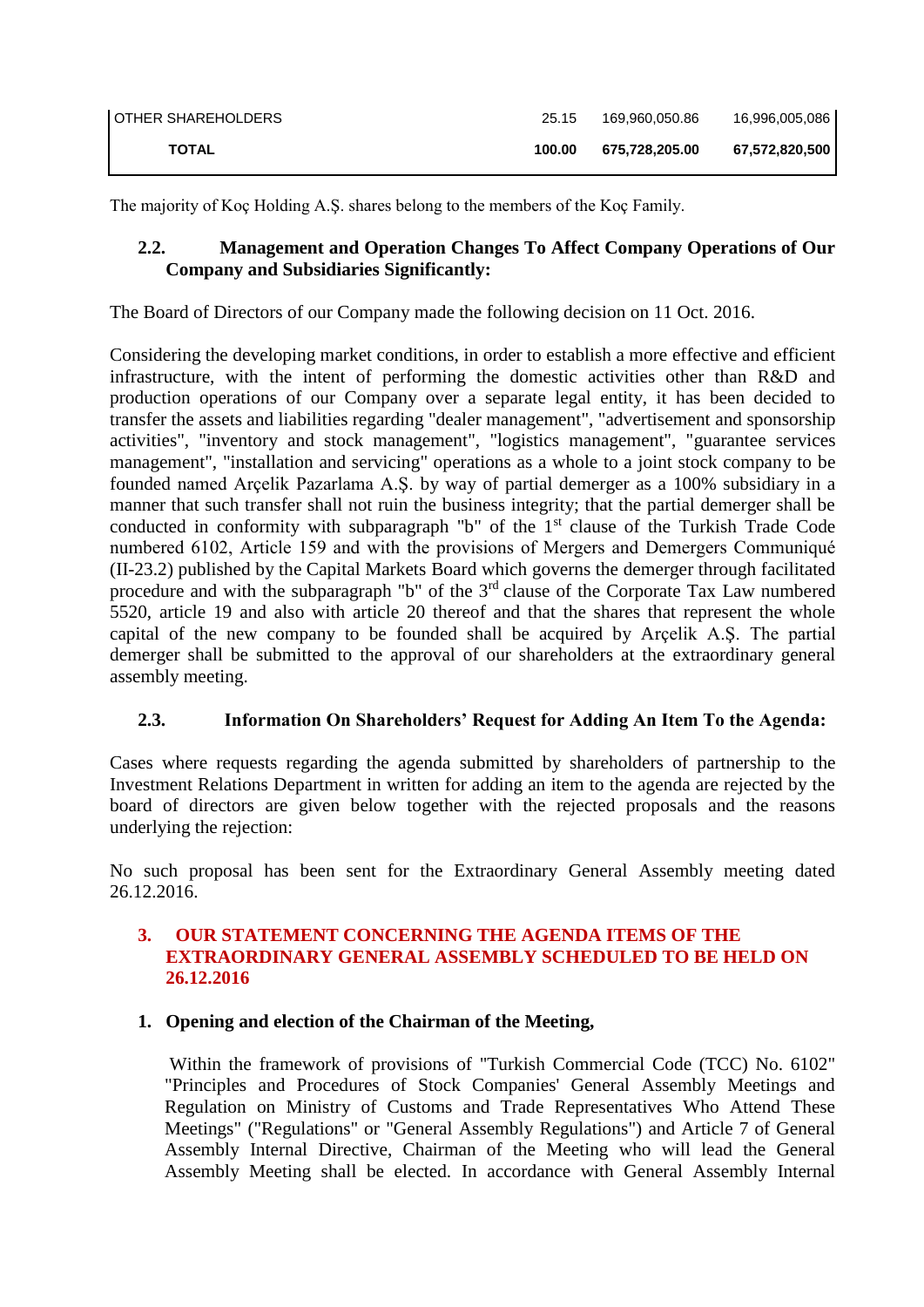Directive, Meeting Chairman shall nominate minimum one Minutes Clerk. Chairman of the Meeting may select sufficient number of Vote Collectors.

**2. Informing the shareholders about the Announcement for the Right of Examination, the Announcement for the Protection of Creditors, Certified Public Accountant report for the Determination of Equity under Turkish Code of Commerce (TCC) in connection with the partial demerger to be discussed under Agenda item 5,**

Before submitting the Demerger Plan, Demerger Report, Financial Tables for the Last Three Years and the Annual Reports and also the interim balance sheet dated between 01.01.2016 - 30.06.2016 for the approval of the General Assembly, in conformity with the article 171 of the Turkish Commercial Code, it was announced on the Turkish Trade Registry Gazette with the topic "Right of Examination Announcement" on the Public Disclosure Platform and on our company website [www.arcelikas.com](http://www.arcelikas.com/) on 14.10.2016 that all the documents prepared in regard to the partial demerger operation shall be made available for review of our partners at our Headquarters for two months beginning from 14.10.2016. The shareholders shall be informed that the Right of Examination Announcement has been made pursuant to Article 171 of Turkish Commercial Code.

"The Announcement for the Protection of Creditors" due to the partial demerger pursuant to articles 174 and 175 of Turkish Commercial Code was first published on the Turkish Trade Registry Gazette on 21.11.2016 and also put on our company's website. The second announcement shall be published on 28.11.2016 and the third one on 05.12.2016 on the Turkish Trade Registry Gazette. The shareholders shall be informed that the Announcement for the Protection of Creditors has been made pursuant to articles 174 and 175 of the Turkish Commercial Code.

Certified Public Accountant Report For the Determination of Equity dated 11 Oct. 2016 and numbered YMM 1440-633/1140-78 enclosed in the Announcement Text On Partial Demerger via Facilitated Procedure Through The Associate Model of Arçelik A.Ş. certified by Capital Markets Board has been published on the Public Disclosure Platform and our company's website on 11 Oct.2016. In the conclusion of this report;

- It is stated that the transaction regarding assignment of the Service Business, whose subject-to-demerger net registered value corresponds to 626,059,040.00 TRY, to Arçelik Pazarlama A.Ş. within the scope of the partial demerger is in conformity with the articles 159 and 179 of the TCC, with the articles 19/(b) and 20 of the CTL and the provisions of the General Communiqué on Corporate Tax with Serial No. 1 and the other relevant legal legislations,
- That the founding capital of the new Company to be established as a result of the partial demerger operation shall be 626,059,040.00 TRY and this amount wholly shall be covered through the registered value of the Service Business which is subject to the demerger,
- That as a result of the partial demerger, there shall be no need for capital decrease in the presence of the Demerged Company as the shares to be exported in the presence of the New Company To Be Founded through demerger shall be granted to the Demerged Company; within this context, there shall also be no liability to guarantee the rights of the creditors pursuant to the article 175/2 of the TCC, as it has been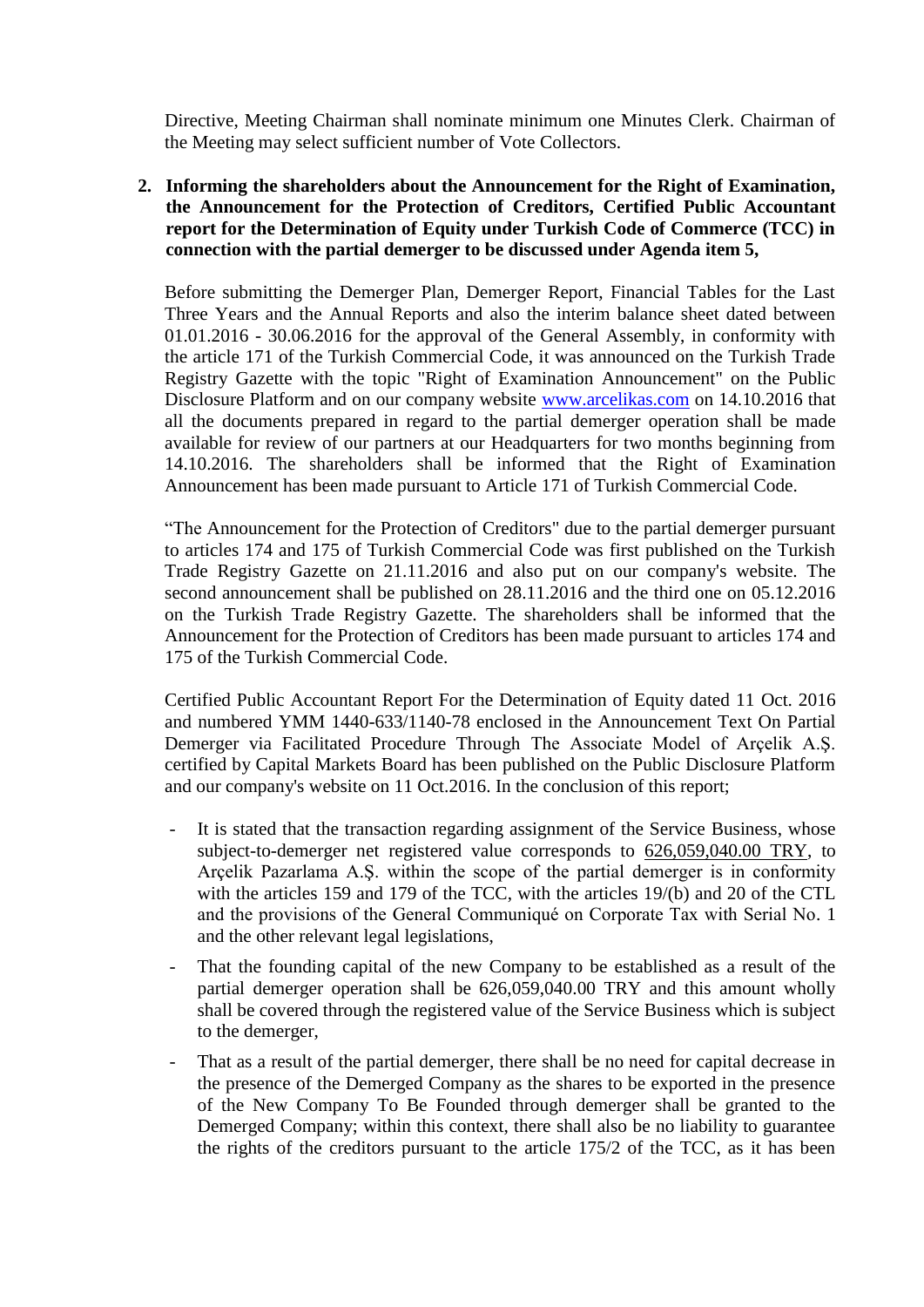concluded that the rights of the creditors will not be jeopardised in the presence of the Demerged Company, Arçelik A.Ş,

That it has been inferred and reached as a conclusion that all the methods used within the scope of the partial merger are adequate and fair and also there is no legal prejudice interfering in the realisation

of the partial demerger.

The shareholders shall be informed about the Certified Public Accountant Report .

**3. Informing the shareholders about the Board of Directors' Declaration that under the partial demerger, no retirement right has arisen pursuant to the Capital Markets Board Communiqué no. II-23.1 on the "Common Principles Regarding Significant Transactions and the Retirement Right",**

The Board of Directors Declaration regarding there shall be no retirement right arisen pursuant to the Communiqué no II-23.1 on the "Communiqué on the Common Principles Regarding Significant Transactions and the Retirement Right" published by the Capital Markets Board enclosed in the Announcement Text On Partial Demerger via Facilitated Procedure Through The Associate Model of Arçelik A.Ş. certified by Capital Markets Board has been submitted in **ANNEX/1**.

### **4. Reading, discussing and approving the interim Balance Sheet and Income Statement as of 30.06.2016 underlying the partial demerger,**

The interim Balance Sheet and Income Statement dated 30.06.2016, basing the partial demerger operation, which was made available for review by our shareholders in the annex of the Notification Regarding Demerger on Public Disclosure Platform and our company's website on 11 Oct. 2016 shall be submitted for the opinions and approval of our shareholders.

**5. Reading the Demerger Report and Demerger Plan dated October 11, 2016 which are issued for the transfer of all assets and liabilities related to domestic "dealer management", "advertisement and sponsorship activities", "inventory and stock management", "logistics management", "guarantee services management", "installation and servicing" operations as a whole to ARCELIK PAZARLAMA ANONIM SIRKETI to be founded as a 100% subsidiary of our Company, by way of partial demerger and in a manner not to disrupt the business integrity in line with Article 159 of TCC, the provisions of Merger and Demerger Communiqué published by the Capital Markets Board which govern the demerger through facilitated procedure and the Corporate Tax Law articles 19 and 20, discussing and approving of the Demerger Report, the Demerger Plan and the Articles of Association of Arcelik Pazarlama A.S. attached to the Demerger Plan and the proposal by the Board of Directors for the Partial Demerger;**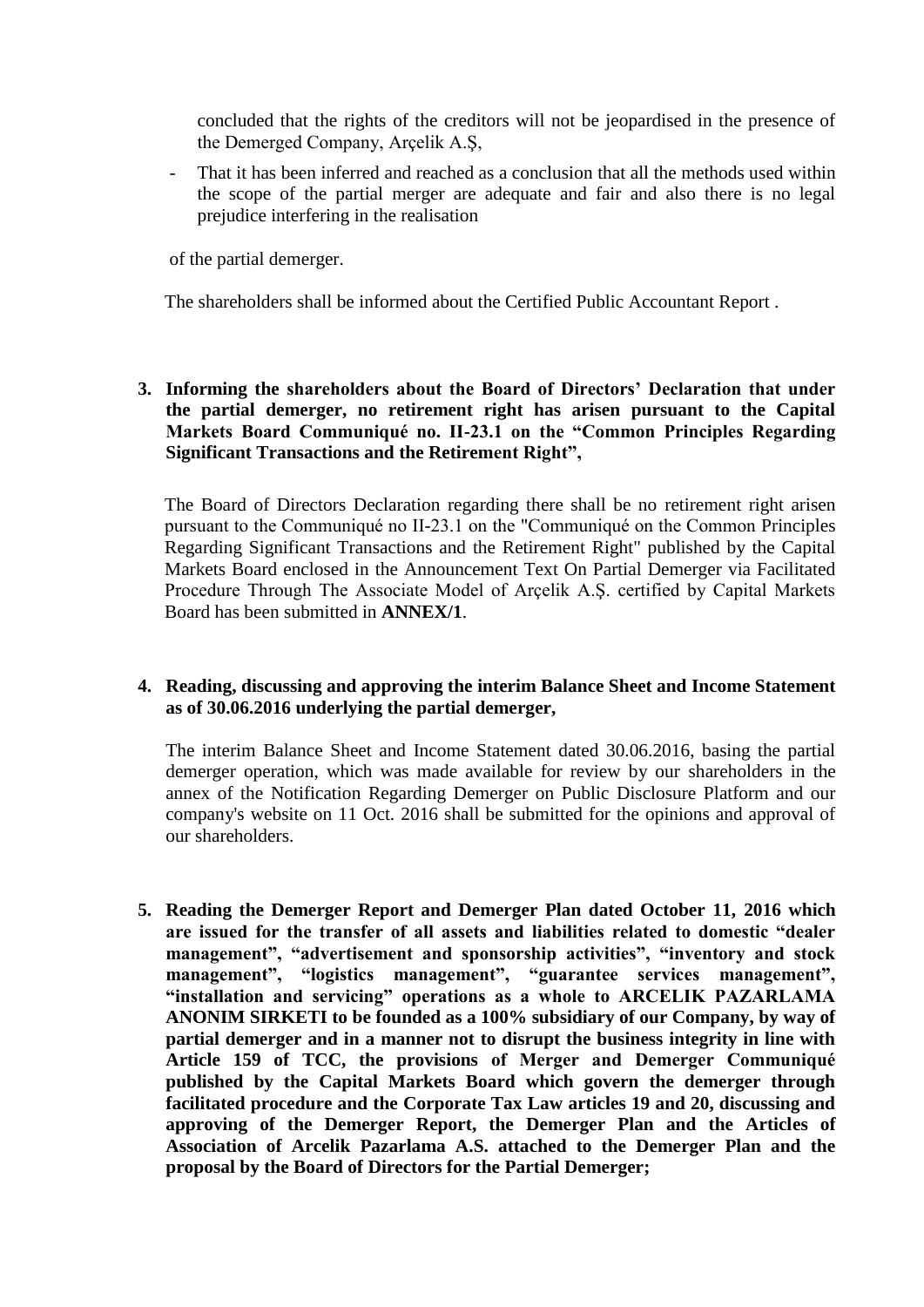In parallel with the decision taken by Arçelik A.Ş Board of Directors on 11 Oct. 2016, considering the developing market conditions, in order to establish a more effective and efficient infrastructure, with the intent of performing the domestic activities other than R&D and production operations of our Company over a separate legal entity, it has been decided to transfer the assets and liabilities regarding "dealer management", "advertisement and sponsorship activities", "inventory and stock management", "logistics management", "guarantee services management", "installation and servicing" operations as a whole to a joint stock company to be founded named Arçelik Pazarlama A.Ş. by way of partial demerger as a 100% subsidiary in a manner that such transfer shall not ruin the business integrity; that the partial demerger shall be conducted in conformity with subparagraph "b" of the  $1<sup>st</sup>$  clause of the Turkish Trade Code numbered 6102, Article 159 and with the provisions of Mergers and Demergers Communiqué (II-23.2) published by the Capital Markets Board (CMB) which governs the demerger through facilitated procedure and with the subparagraph "b" of the  $3<sup>rd</sup>$  clause of the Corporate Tax Law numbered 5520, article 19 and also with article 20 thereof and that the shares that represent the whole capital of the new company to be founded shall be acquired by Arçelik A.Ş.

The announcement text prepared in regard to the partial demerger was granted approval on 14.11.2016 by CMB and the CMB certified Announcement Text, the Demerger Plan, the Demerger Report, the financial reports for the last three years, the estimated postdemerger opening balance sheet, the independent audit reports for the last three years and the financial reports dated 30.06.2016 have been made public at the Public Disclosure Platform and on the Company's corporate website www.arcelikas.com at least 30 days before the General Assembly meeting date.

Our shareholders shall be informed on the Demerger Report and Demerger Plan dated 11 Oct.2016 in regard to the partial demerger made available for review of our shareholders in the annex of the Notification Regarding Demerger on our company's website [www.arcelikas.com](http://www.arcelikas.com/) and on Public Disclosure Platform on 11 Oct. 2016 and prepared pursuant to the resolution of the board of the directors dated on the same day. Within this scope, the number of the real estates in the mortgage list subject to the partial demerger consisted of the mortgages, of all taken regarding the domestic dealer management activities, and found on the annex 1 of the demerger plan has reached from 6307 to 6760 as of the date of this notification document hereby and the final list that will have been compiled by the date of the general assembly in regard to such mortgages shall be submitted for our shareholders' opinions during the general assembly meeting.

The Demerger Report, Demerger Plan and the Articles of Association of Arçelik Pazarlama A.Ş. and Board of Directors' proposal in respect of the Partial Demerger Operation shall be submitted for the opinions and approval of our shareholders.

#### **6. Wishes and opinions.**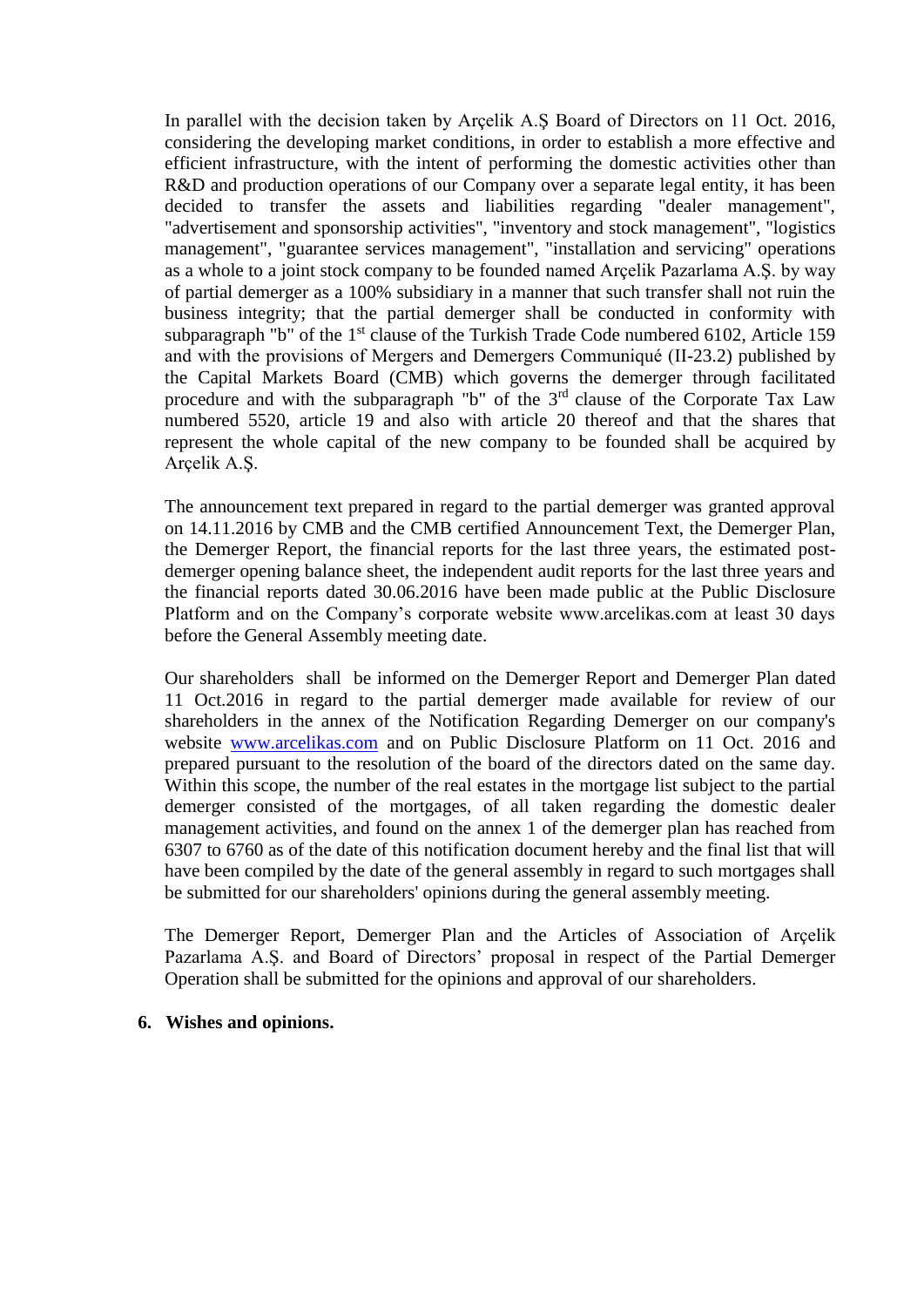# **ANNEXES:**

- **ANNEX/1** The Board of Directors' Declaration that no retirement right has arisen pursuant to the Capital Markets Board Communiqué no. II-23.1 on the "Common Principles Regarding Significant Transactions and the Retirement Right
- **ANNEX/2** Shareholders Power of Attorney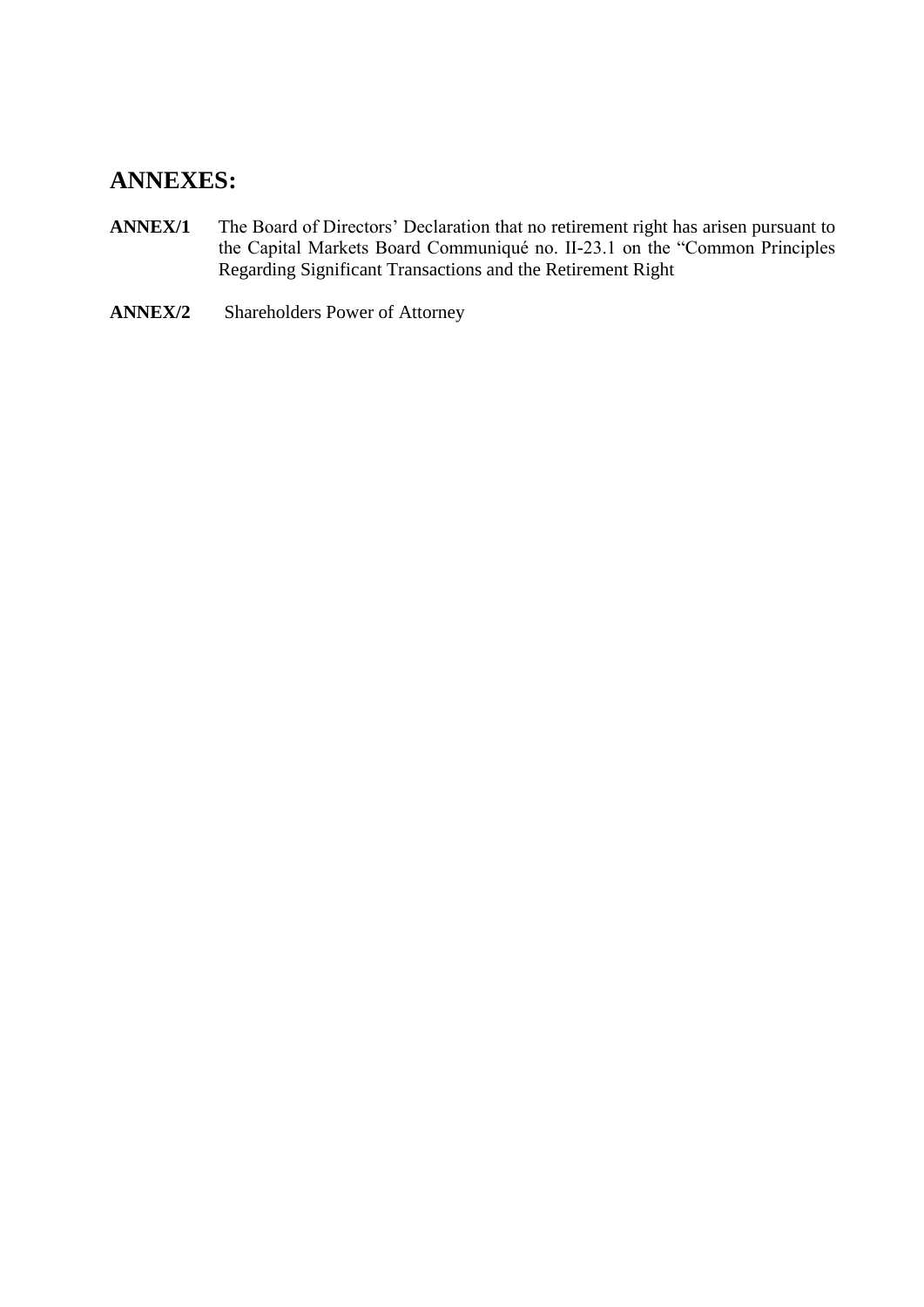## **THE DECLARATION THAT NO RETIREMENT RIGHT HAS ARISEN PURSUANT TO THE CAPITAL MARKETS BOARD COMMUNIQUÉ NO. II-23.1 ON THE COMMON PRINCIPLES REGARDING SIGNIFICANT TRANSACTIONS AND THE RETIREMENT RIGHT**

Here is our declaration regarding the Communiqué on the Common Principles Regarding Significant Transactions and the Retirement Right (ll-23.1) published and announced on the issue of the Official Gazette dated 24.12.2013 and numbered 28861.

Demerger via facilitated procedure through the associate model is executed and carried out under the clause "b" of the Article 159 of the Turkish Code of Commerce, and clause "b" of the subparagraph 3 of the Article 19, and Article 20 of the Corporate Tax Law, and within the scope of the provisions regarding the Communiqué on Merger and Demerger published and announced on the Official Gazette dated 28.12.2013 and numbered 28865.

The demerger operation that our company shall conduct has been considered as a Significant Transaction pursuant to the Article 23 of the Capital Markets Law.

In respect of certain transactions listed in the Article 12 of the "Communiqué on the Common Principles Regarding Significant Transactions and the Retirement Right" No. II-23.1 that entered into force upon being published on the Official Gazette dated 24.12.2013 and numbered 28861, it has been regulated by the Capital Markets Board that there shall be no right arisen permitting shareholders to quit the partnership by selling off their shares to the Company. Pursuant to the article 12.1 (e) of the same Communiqué, Demerger via Facilitated Procedure has been considered amongst the circumstances where there shall be no retirement right arisen as well.

For the demerger that our company shall conduct is one that is carried out via facilitated procedure through the associate model, there shall be no retirement right for the shareholders of our company arisen under the "Communiqué on Common Principles Regarding Significant Transactions and the Retirement Right " numbered II-23.1.

#### **DEMERGED COMPANY:**

On behalf of **ARÇELİK ANONİM ŞİRKETİ**

| <b>Name</b><br><b>Title</b> | : Hakan Hamdi Bulgurlu<br>: Member of the Board and<br><b>General Manager</b> | Name:<br>Title:  | Fatih Kemal Ebiçlioğlu<br>Member of the Board |
|-----------------------------|-------------------------------------------------------------------------------|------------------|-----------------------------------------------|
| <b>ID No</b>                | ÷                                                                             | ID No:           |                                               |
| <b>Signature</b>            | Halm Ky                                                                       | <b>Signature</b> |                                               |

Kolui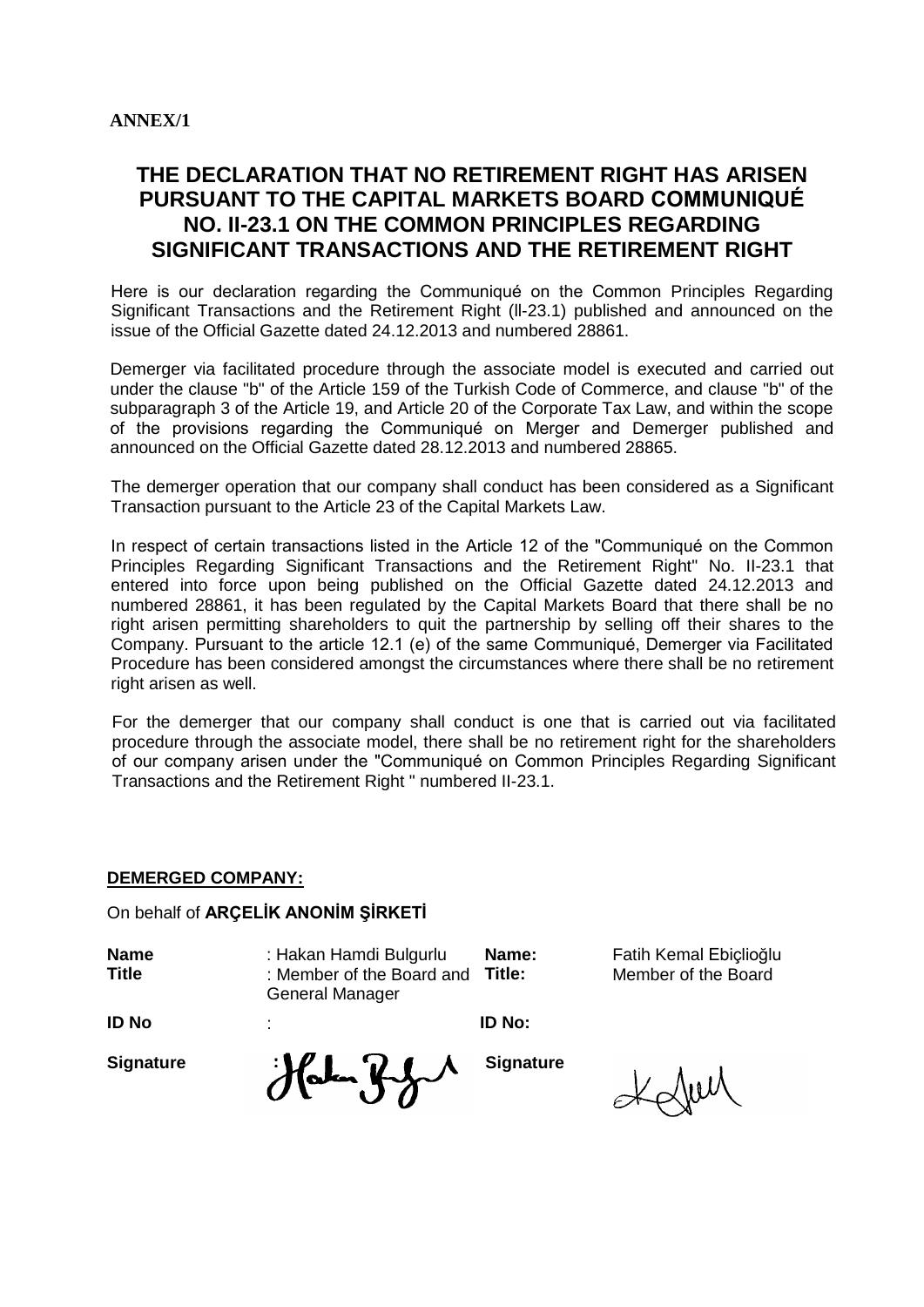## **ANNEX/2**

#### **POWER OF ATTORNEY**

## **ARÇELİK A.Ş**

I hereby authorise and appoint as proxy \_\_\_\_\_\_\_\_\_\_, who is introduced below in detail to represent me, to vote, to submit proposals and to sign necessary documents on my behalf at Arçelik A.Ş.'s Extraordinary General Assembly scheduled to be held on 26.12.2016, Monday at 11.00 at "Divan Istanbul Hotel, Asker Ocağı Caddesi No: 1 34367 Elmadağ Şişli, Istanbul" in accordance with the following.

Proxy's (\*);

Name Surname/Commercial Title:

T.R ID No/Tax ID, Commercial Registry and Number with MERSIS number: (\*)Submitting equivalents of information referred for Proxies with foreign nationality is mandatory.

#### A) SCOPE OF THE POWER TO REPRESENT

Scope of the power to represent must be determined by choosing either (a), (b) or (c) for the following sections numbered 1 and 2.

- 1. Regarding the Issues in Agenda of General Assembly;
- a) Proxy shall be authorised to vote as per her/his own opinion.
- b) Proxy shall be authorised to vote as per the proposals of the company management.

c) Proxy shall be authorised to cast vote as per the following instructions. Instructions:

In the event that the shareholder chooses (c) option, instructions specific to agenda items shall be given provided that one of the options given against the relevant agenda item of general assembly is checked (acceptance or refusal), or if refusal option is chosen, by specifying opposition note which is required to be written in moments of general assembly (if any).

| Agenda Items                                                | Acceptance | Refusal | <b>Opposition Note</b> |
|-------------------------------------------------------------|------------|---------|------------------------|
| 1. Opening, and election of the Chairman<br>of the Meeting, |            |         |                        |
| 2. Informing the shareholders about the                     |            |         |                        |
| Announcement for the Right of                               |            |         |                        |
| Examination, the Announcement for the                       |            |         |                        |
| Protection of Creditors, Certified Public                   |            |         |                        |
| Accountant report for the Determination                     |            |         |                        |
| of Equity under Turkish Code of                             |            |         |                        |
| Commerce (TCC) in connection with the                       |            |         |                        |
| partial demerger to be discussed under                      |            |         |                        |
| Agenda item 5,                                              |            |         |                        |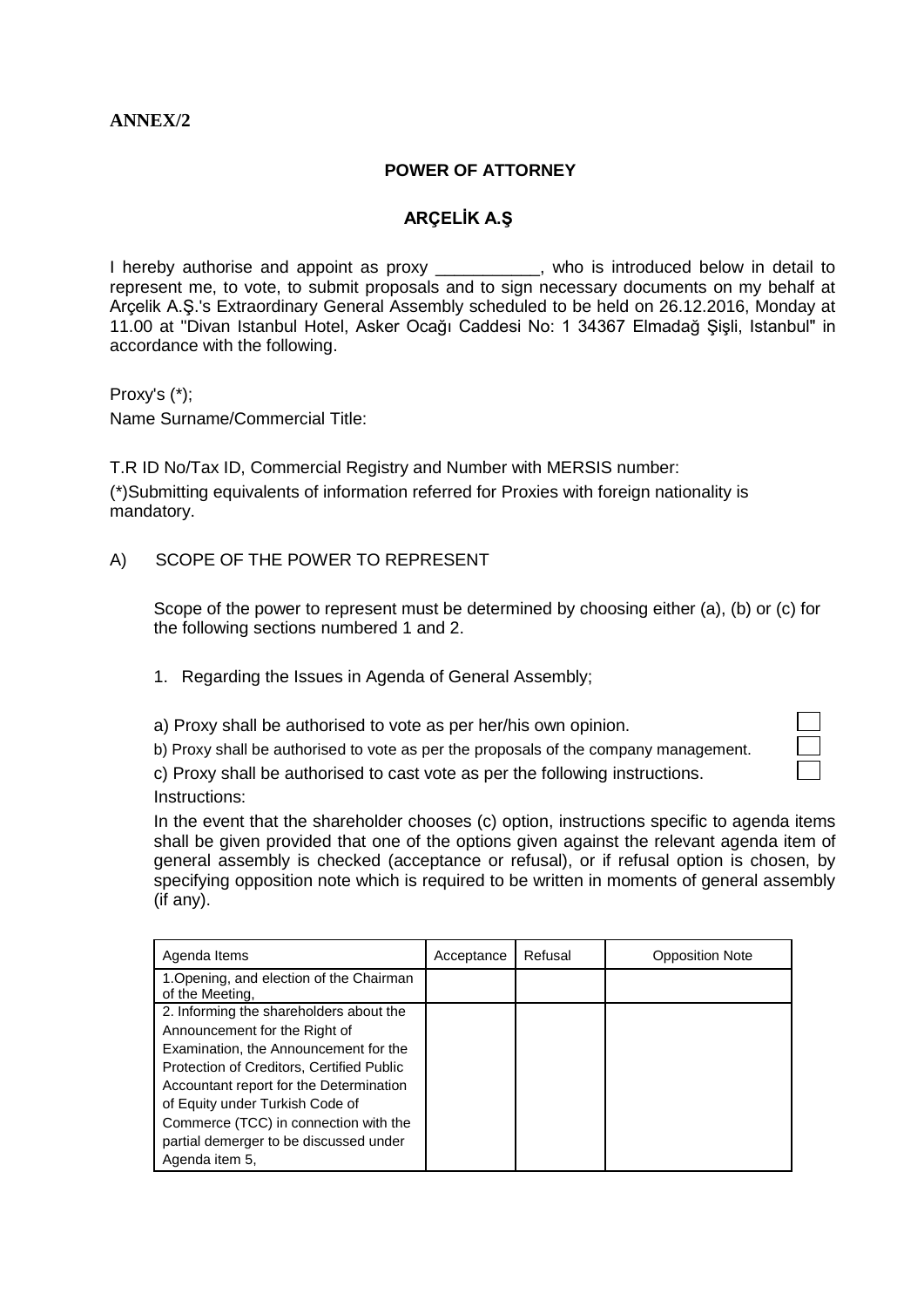| 3. Informing the shareholders about the<br>Board of Directors' Declaration that<br>under the partial demerger, no retirement<br>right has arisen pursuant to the Capital<br>Markets Board Communiqué no. II-23.1<br>on the "Common Principles Regarding<br>Significant Transactions and the<br>Retirement Right",                                                                                                                                                                                                                                                                                                                                                                                                                                                                                                                                                                                                                                                                                                                                                                               |  |  |
|-------------------------------------------------------------------------------------------------------------------------------------------------------------------------------------------------------------------------------------------------------------------------------------------------------------------------------------------------------------------------------------------------------------------------------------------------------------------------------------------------------------------------------------------------------------------------------------------------------------------------------------------------------------------------------------------------------------------------------------------------------------------------------------------------------------------------------------------------------------------------------------------------------------------------------------------------------------------------------------------------------------------------------------------------------------------------------------------------|--|--|
| 4. Reading, discussing and approving the<br>interim Balance Sheet and Income<br>Statement as of 30.06.2016 underlying<br>the partial demerger,                                                                                                                                                                                                                                                                                                                                                                                                                                                                                                                                                                                                                                                                                                                                                                                                                                                                                                                                                  |  |  |
| 5. Reading the Demerger Report and<br>Demerger Plan dated October 11, 2016<br>which are issued for the transfer of all<br>assets and liabilities related to domestic<br>"dealer management", "advertisement<br>and sponsorship activities", "inventory<br>and stock management", "logistics<br>management", "guarantee services<br>management", "installation and<br>servicing" operations as a whole to<br>ARCELIK PAZARLAMA ANONIM<br>SIRKETI to be founded as a 100%<br>subsidiary of our Company, by way of<br>partial demerger and in a manner not to<br>disrupt the business integrity in line with<br>Article 159 of TCC, the provisions of<br>Merger and Demerger Communiqué<br>published by the Capital Markets Board<br>which govern the demerger through<br>facilitated procedure and the Corporate<br>Tax Law articles 19 and 20, discussing<br>and approving of the Demerger Report,<br>the Demerger Plan and the Articles of<br>Association of Arcelik Pazarlama A.S.<br>attached to the Demerger Plan and the<br>proposal by the Board of Directors for<br>the Partial Demerger, |  |  |
| 6. Wishes and opinions.                                                                                                                                                                                                                                                                                                                                                                                                                                                                                                                                                                                                                                                                                                                                                                                                                                                                                                                                                                                                                                                                         |  |  |

If minority has any draft resolution, it shall be separately specified to guarantee voting by proxy.

2. Special instruction for other issues which may arise in General Assembly and using minority rights in particular:  $\Box$ 

 $\Box$ 

- a) Proxy shall be authorised to vote as per her/his own opinion.
- b) Proxy shall not be authorised to represent for these issues.
- c) Proxy shall be authorised to cast vote as per the following special instructions.  $\Box$